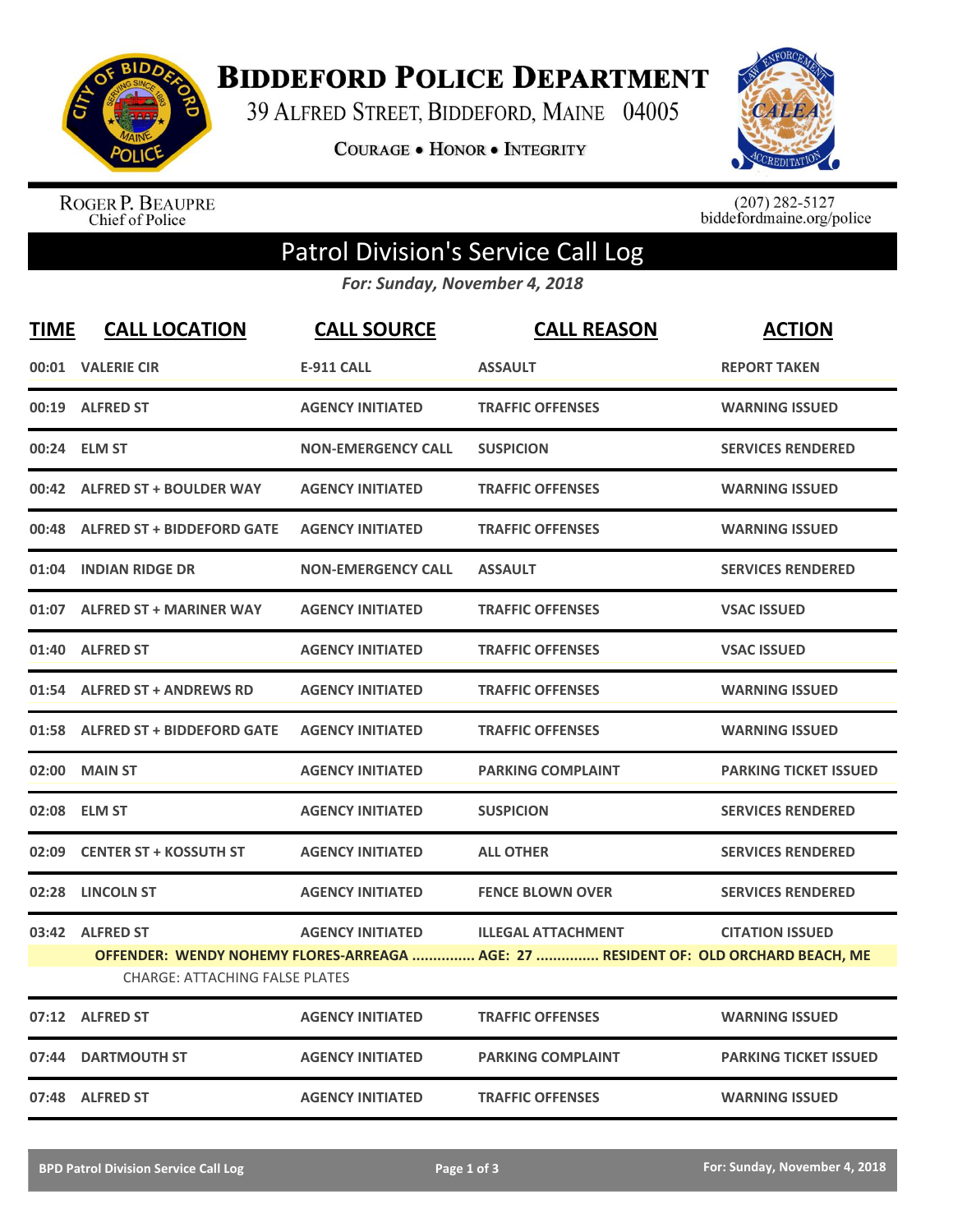| <b>TIME</b> | <b>CALL LOCATION</b>                                | <b>CALL SOURCE</b>        | <b>CALL REASON</b>            | <b>ACTION</b>             |
|-------------|-----------------------------------------------------|---------------------------|-------------------------------|---------------------------|
|             | 08:05 ALFRED ST                                     | <b>AGENCY INITIATED</b>   | <b>TRAFFIC OFFENSES</b>       | <b>WARNING ISSUED</b>     |
|             | 08:12 VALERIE CIR                                   | <b>NON-EMERGENCY CALL</b> | <b>ANIMAL COMPLAINT</b>       | <b>SERVICES RENDERED</b>  |
|             | 08:33 ALFRED ST                                     | <b>AGENCY INITIATED</b>   | <b>DISABLED VEHICLE</b>       | <b>SERVICES RENDERED</b>  |
|             | 08:43 MAIN ST                                       | <b>WALK-IN AT STATION</b> | <b>THEFT</b>                  | <b>REPORT TAKEN</b>       |
|             | 09:31 MAIN ST                                       | <b>NON-EMERGENCY CALL</b> | <b>SUSPICION</b>              | <b>SERVICES RENDERED</b>  |
|             | 09:59 BOULDER WAY                                   | <b>AGENCY INITIATED</b>   | <b>TRAFFIC OFFENSES</b>       | <b>WARNING ISSUED</b>     |
| 10:17       | <b>BOULDER WAY</b>                                  | <b>AGENCY INITIATED</b>   | <b>TRAFFIC OFFENSES</b>       | <b>WARNING ISSUED</b>     |
| 10:24       | <b>BOULDER WAY</b>                                  | <b>AGENCY INITIATED</b>   | <b>TRAFFIC OFFENSES</b>       | <b>WARNING ISSUED</b>     |
|             | 10:36 ALFRED ST + MEDICAL CENTER D AGENCY INITIATED |                           | <b>TRAFFIC OFFENSES</b>       | <b>DEFECT CARD ISSUED</b> |
|             | 10:42 BARRA RD + POMERLEAU ST                       | <b>AGENCY INITIATED</b>   | <b>TRAFFIC OFFENSES</b>       | <b>WARNING ISSUED</b>     |
|             | 10:50 ALFRED ST                                     | <b>WALK-IN AT STATION</b> | <b>COURT ORDERED CHECK IN</b> | <b>SERVICES RENDERED</b>  |
|             | 10:50 BARRA RD + ALFRED ST                          | <b>AGENCY INITIATED</b>   | <b>TRAFFIC OFFENSES</b>       | <b>VSAC ISSUED</b>        |
|             | 11:13 ELM ST + GOOCH ST                             | <b>AGENCY INITIATED</b>   | <b>TRAFFIC OFFENSES</b>       | <b>WARNING ISSUED</b>     |
|             | 11:31 ALFRED ST                                     | <b>AGENCY INITIATED</b>   | <b>DISABLED VEHICLE</b>       | <b>SERVICES RENDERED</b>  |
| 11:31       | <b>BIDDEFORD GATEWAY CTR</b>                        | <b>NON-EMERGENCY CALL</b> | <b>ARTICLES LOST/FOUND</b>    | <b>SERVICES RENDERED</b>  |
|             | 11:47 GRAHAM ST                                     | <b>AGENCY INITIATED</b>   | <b>TRAFFIC OFFENSES</b>       | <b>WARNING ISSUED</b>     |
|             | 11:54 SOUTH ST                                      | <b>NON-EMERGENCY CALL</b> | <b>DOMESTIC COMPLAINTS</b>    | <b>REPORT TAKEN</b>       |
|             | 12:03 PIERSONS LN                                   | <b>WALK-IN AT STATION</b> | <b>CHECK WELFARE</b>          | <b>SERVICES RENDERED</b>  |
|             | 12:26 BOULDER WAY                                   | E-911 CALL                | <b>CIVIL COMPLAINT</b>        | <b>REPORT TAKEN</b>       |
|             | 13:01 LISA LN                                       | <b>NON-EMERGENCY CALL</b> | <b>ALL OTHER</b>              | <b>SERVICES RENDERED</b>  |
|             | 13:08 FRANKLIN ST                                   | <b>NON-EMERGENCY CALL</b> | <b>DISORDERLY CONDUCT</b>     | <b>GONE ON ARRIVAL</b>    |
|             | 13:19 BOULDER WAY                                   | E-911 CALL                | <b>THEFT</b>                  | <b>REPORT TAKEN</b>       |
|             | 13:43 ALFRED ST                                     | <b>NON-EMERGENCY CALL</b> | <b>SUSPICION</b>              | <b>GONE ON ARRIVAL</b>    |
|             | 14:04 MILE STRETCH RD + BRIDGE RD                   | <b>E-911 CALL</b>         | <b>LOOSE HORSE</b>            | <b>SERVICES RENDERED</b>  |
|             | 15:29 MAY ST + YALE ST                              | <b>AGENCY INITIATED</b>   | <b>TRAFFIC OFFENSES</b>       | <b>WARNING ISSUED</b>     |
|             | 15:46 SIMARD AVE                                    | <b>NON-EMERGENCY CALL</b> | <b>ASSAULT</b>                | <b>SERVICES RENDERED</b>  |